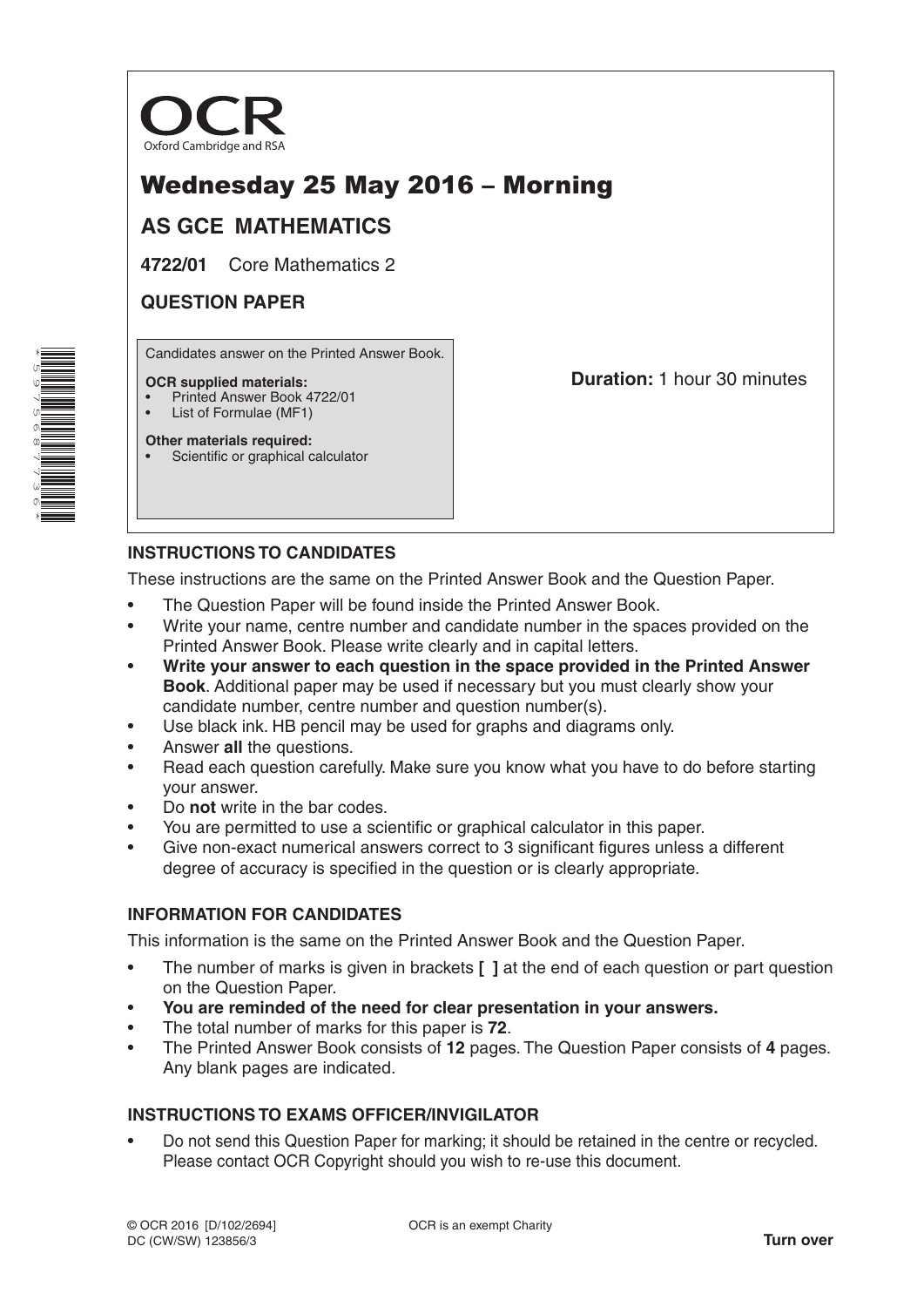#### Answer **all** the questions.



The diagram shows triangle *ABC*, with  $AC = 8$  cm and angle  $CAB = 30^{\circ}$ .

- **(i)** Given that the area of the triangle is  $20 \text{ cm}^2$ , find the length of *AB*. [2]
	- **(ii)** Find the length of *BC*, giving your answer correct to 3 significant figures. **[2]**



The diagram shows a sector *AOB* of a circle with centre *O* and radius *r* cm. The angle *AOB* is 54°. The perimeter of the sector is 60cm.

- **(i)** Express 54° exactly in radians, simplifying your answer. **[2]**
- **(ii)** Find the value of *r*, giving your answer correct to 3 significant figures. **[3]**
- **3** (i) Find the binomial expansion of  $(3 + kx)^3$ , simplifying the terms. [4]
- (ii) It is given that, in the expansion of  $(3 + kx)^3$ , the coefficient of  $x^2$  is equal to the constant term. Find the possible values of *k*, giving your answers in an exact form. **[2]**
- **4** (i) Express  $2\log_3 x \log_3(x + 4)$  as a single logarithm. **[2]**
- (ii) Hence solve the equation  $2\log_3 x \log_3(x + 4) = 2$ . [4]

**1**

**2**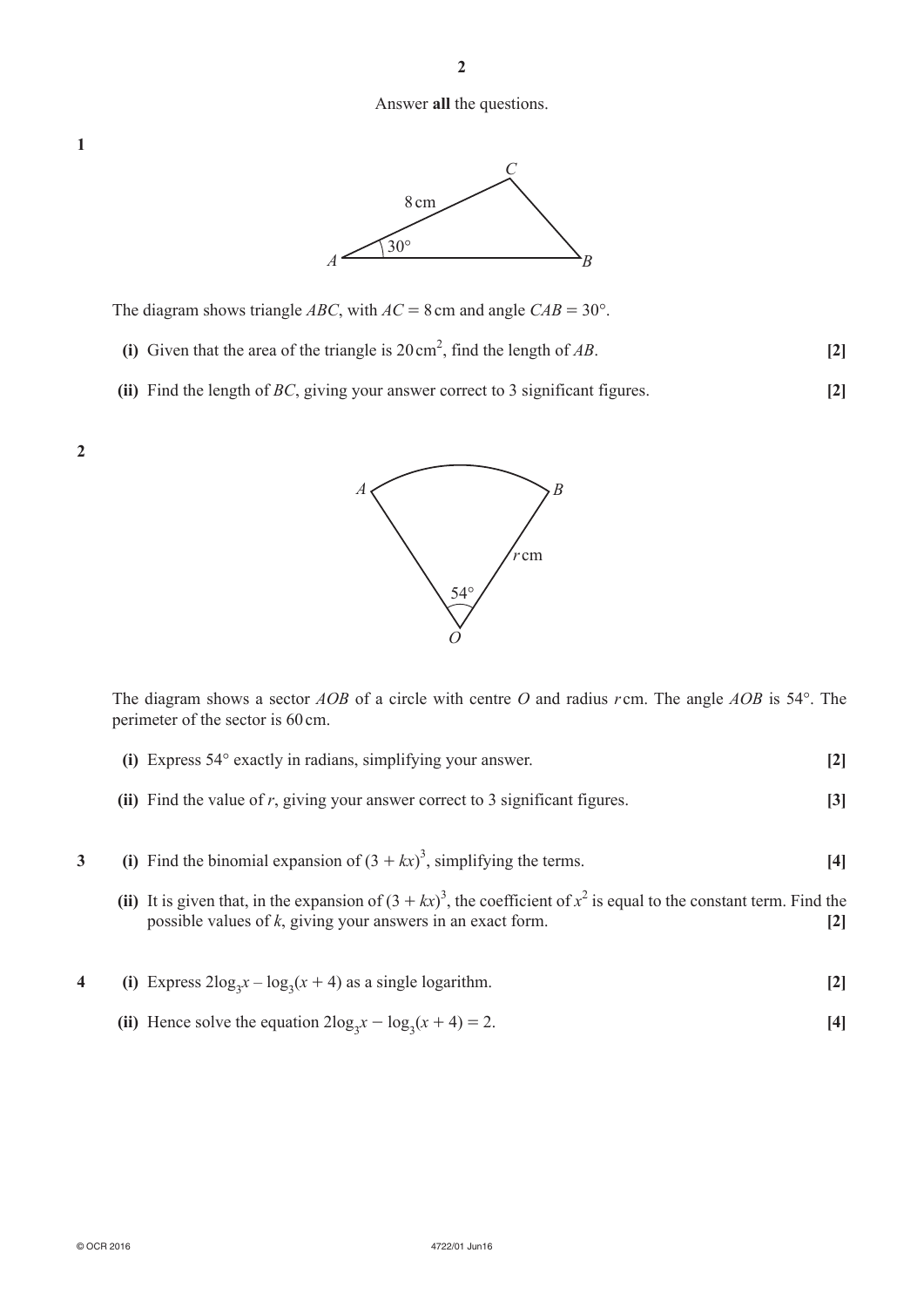5 (a) Find 
$$
\int (x^2 + 2)(2x - 3) dx
$$
. [3]

**3**

**(b)** (i) Find, in terms of a, the value of 
$$
\int_1^a (6x^{-2} - 4x^{-3}) dx
$$
, where a is a constant greater than 1. [4]

(ii) Deduce the value of 
$$
\int_{1}^{\infty} (6x^{-2} - 4x^{-3}) dx
$$
. [1]

# 6 An arithmetic progression  $u_1, u_2, u_3, \ldots$  is defined by  $u_1 = 5$  and  $u_{n+1} = u_n + 1.5$  for  $n \ge 1$ .

**(i)** Given that  $u_k = 140$ , find the value of *k*. **[3]** 

A geometric progression  $w_1$ ,  $w_2$ ,  $w_3$ , ... is defined by  $w_n = 120 \times (0.9)^{n-1}$  for  $n \ge 1$ .

- **(ii)** Find the sum of the first 16 terms of this geometric progression, giving your answer correct to 3 significant figures. **[2]**
- (iii) Use an algebraic method to find the smallest value of *N* such that  $\sum_{n=1}^{N} u_n > \sum_{n=1}^{\infty} w_n$  $n=1$  $> \sum_{\alpha}^{\infty}$  $\sum_{n=1}^{N} u_n > \sum_{n=1}^{\infty} w_n.$  [6]
- **7** The cubic polynomial  $f(x)$  is defined by  $f(x) = x^3 3x^2 x + 3$ .
	- **(i)** Find the quotient and remainder when  $f(x)$  is divided by  $(x + 1)$ . [3]
	- **(ii)** Hence find the three roots of the equation  $f(x) = 0$ . **[3]**



The diagram shows the curve *C* with equation  $y = x^4 - 4x^3 - 2x^2 + 12x + 9$ .

(iii) Show that the *x*-coordinates of the stationary points on *C* are given by  $x^3 - 3x^2 - x + 3 = 0$ .

**[2]**

 **(iv)**  Use integration to find the exact area of the region enclosed by *C* and the *x*-axis. **[4]**